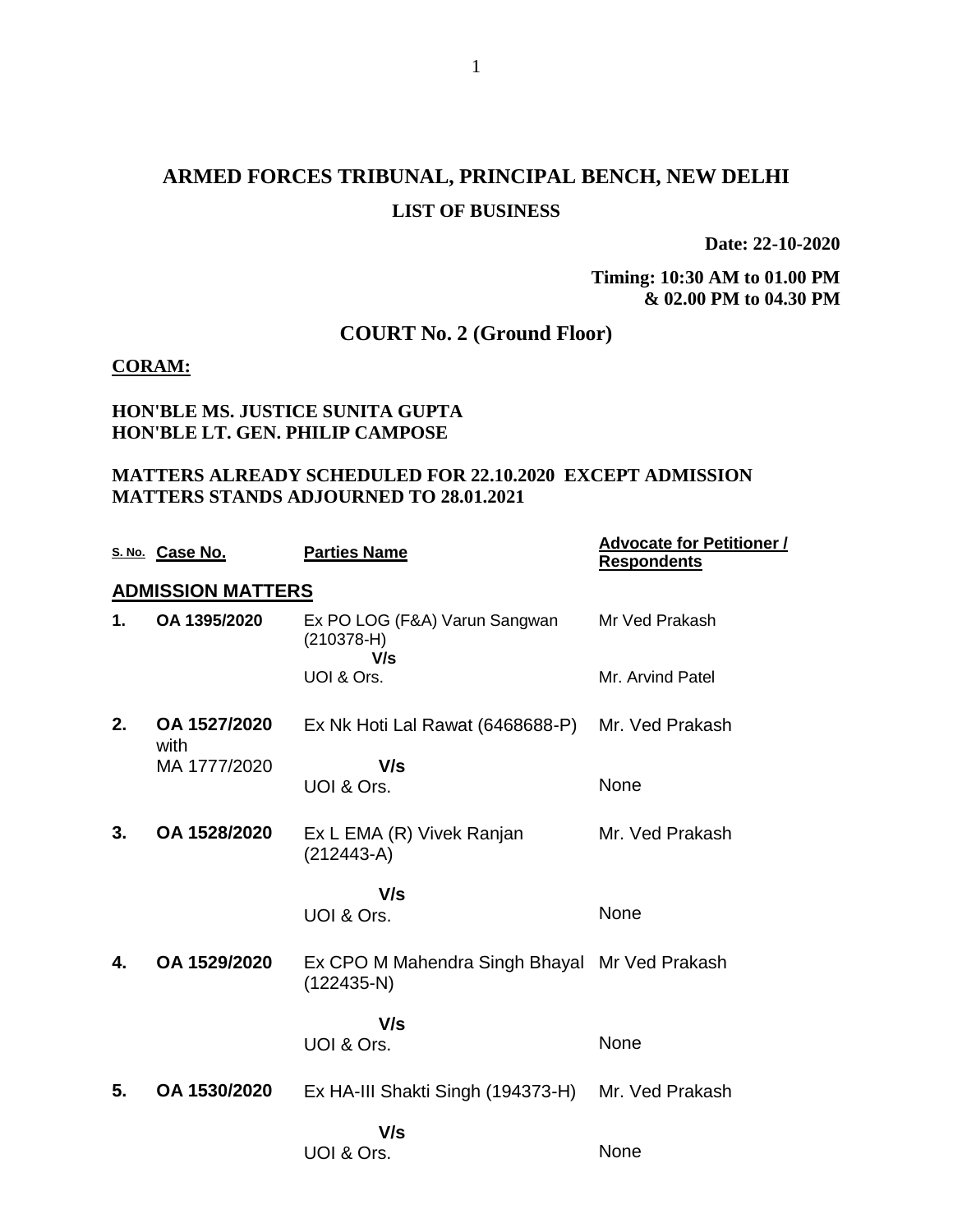| 6.  | OA 1531/2020                                        | Col (TS) Harmandip Singh Mann<br>(Retd) (IC-51886 L)     | Mr Ved Prakash                        |
|-----|-----------------------------------------------------|----------------------------------------------------------|---------------------------------------|
|     |                                                     | V/s<br>UOI & Ors.                                        | None                                  |
| 7.  | OA 1532/2020                                        | EX CHA (AH) Gyan Singh (174468- Mr. Ved Prakash<br>W)    |                                       |
|     |                                                     | V/s<br>UOI & Ors.                                        | None                                  |
| 8.  | OA 1533/2020                                        | EX NK ACP-1 Gulab Singh<br>$(01493455-K)$                | Mr. Ved Prakash                       |
|     |                                                     | V/s<br>UOI & Ors.                                        | None                                  |
| 9.  | OA 1534/2020                                        | Ex CPO (CD) Tejvir (174537-A)                            | Mr. Ved Prakash                       |
|     |                                                     | V/s<br>UOI & Ors.                                        | None                                  |
| 10. | OA 1535/2020<br>with<br>MA 1778/2020                | Ex PO WTR Santosh Kumar<br>$(119720-T)$                  | Mr. Ved Prakash                       |
|     |                                                     | V/s<br>UOI & Ors.                                        | None                                  |
| 11. | OA 1537/2020<br>with                                | Lt Col Rajan M Retd (SL-4072F)                           | Mr O S Punia                          |
|     | MA 1785/2020                                        | V/s<br>UOI & Ors.                                        | None                                  |
| 12. | OA 1538/2020                                        | No. 15748011-H Ex Rect Purushottam Mr S M Dalal<br>Kumar |                                       |
|     |                                                     | V/s<br>UOI & Ors.                                        | None                                  |
| 13. | OA 1539/2020<br>with<br>MA 1786/2020 &<br>1787/2020 | Col Arun Kumar Sharma IC-29800F &<br>Ors.                | Mr Anil Srivastava & Associates       |
|     |                                                     | V/s<br>UOI & Ors.                                        | None                                  |
| 14. | OA 1540/2020                                        | No. 15144332-L Hav/PA Amardeep<br>Singh                  | Mr. Indra Sen Singh/Abhishek<br>Singh |
|     |                                                     | V/s<br>UOI & Ors.                                        | None                                  |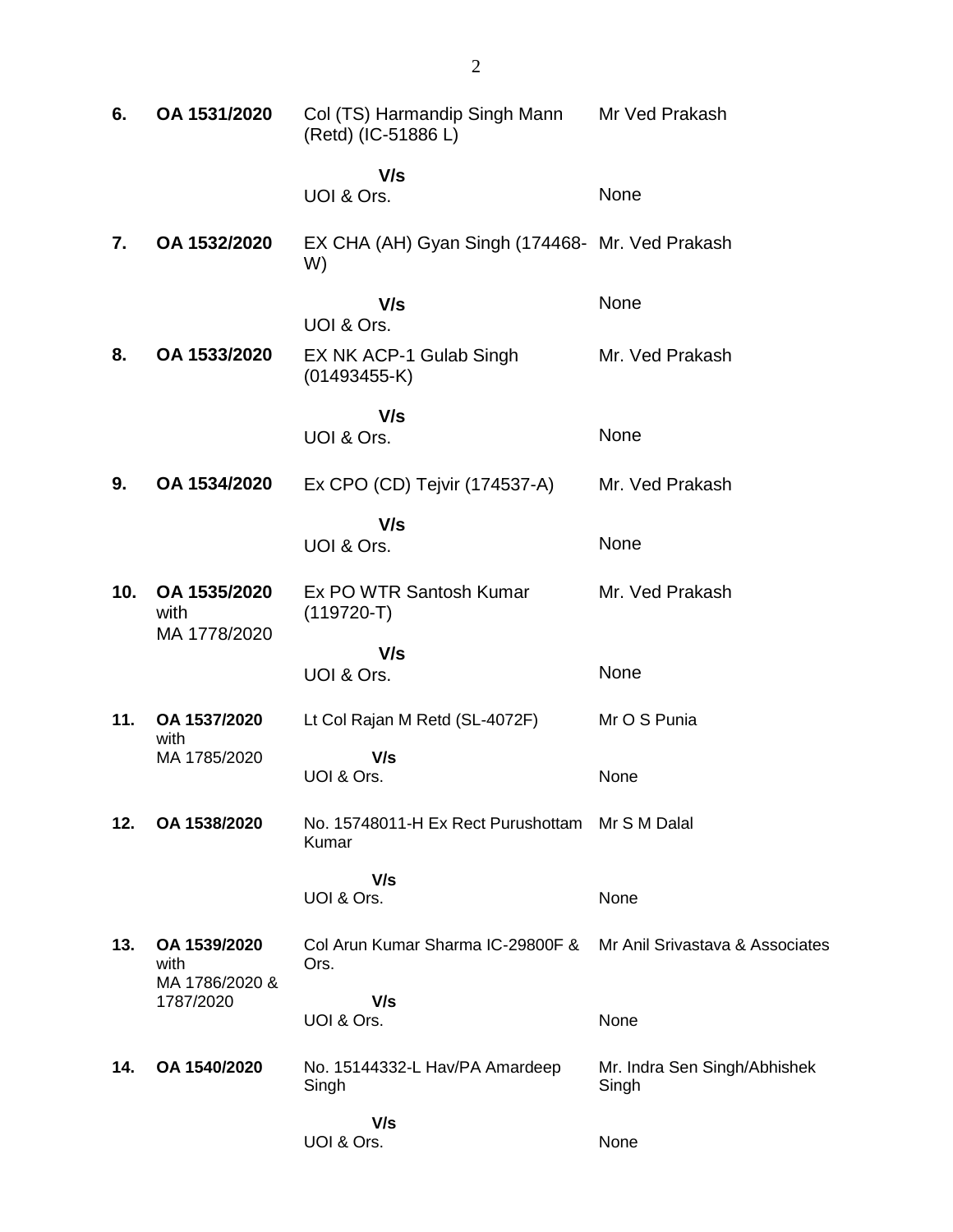## **RAs**

| 15.                      | RA 37/2020<br>with                            | UOI & Ors.                                                                               | Mr. J S Rawat                          |  |
|--------------------------|-----------------------------------------------|------------------------------------------------------------------------------------------|----------------------------------------|--|
|                          | MA 1739/2020<br>in.<br>OA 928/2016            | V/s<br>Ex Nk Janardhan Singh Rawat                                                       | Mr. R B Samaiyar                       |  |
| 16.                      | RA 38/2020<br>with                            | UOI & Ors.                                                                               | Ms. Barkha Babbar                      |  |
|                          | MA 1781/2020<br>$\mathsf{I}$<br>OA 1146/2017  | V/s<br>IC-27057Y Lt Col Ramesh Lal<br>(Retd.)                                            | Mr. V S Kadian                         |  |
|                          | <u>MA (OTHERS)</u>                            |                                                                                          |                                        |  |
| 17.                      | MA 1270/2020<br>in<br>OA (Appeal)<br>460/2016 | No. 14413656-X Ex HAV(GD)<br>Lokendra Singh(Thru his Father Sh.<br>Deshraj Singh)<br>V/s | Mr. S. S. Pandey & Associates          |  |
|                          |                                               | UOI & Ors.                                                                               | Mr. Avdhesh Kumar Singh                |  |
| 18.                      | MA 1702/2020<br>in.                           | IC-57742Y Lt Col Ajay Dogra<br>V/s                                                       | Mr. Indra Sen Singh/Abhishek<br>Singh  |  |
|                          | OA 2253/2019                                  | UOI & Ors.                                                                               | Gp Capt Karan Singh Bhati,<br>Sr. CGSC |  |
| 19.                      | MA 1771/2020 &<br>MA 1772/2020                | UOI & Ors.                                                                               | Mr. J S Yadav                          |  |
|                          | in<br>TA 646/2020                             | V/s<br>Ex Hav Nancha Ram Jat                                                             | Mr. N L Bareja                         |  |
| <b>For Final Hearing</b> |                                               |                                                                                          |                                        |  |
| 20.                      | OA 1763/2019<br>with                          | IC-69477A Maj Abhishek Raheja                                                            | Mr. Rajiv Manglik                      |  |
|                          | MA 557/2020                                   | V/s<br>UOI & Ors.                                                                        | Mr Karan Singh Bhati, Sr CGSC          |  |

#### **CORAM:**

## **HON'BLE MS. JUSTICE SUNITA GUPTA WILL SIT SINGLY**

# **For Orders**

| 1. MA 31/2019<br>in MA (Diary                     | UOI & Ors                            | Dr. Vijendra Singh Mahndiyan |
|---------------------------------------------------|--------------------------------------|------------------------------|
| No.11/2019)<br>ın<br>OA 133/2016<br>(RB, Chennai) | V/s<br>Ex Sep P Titus (No 2577058 M) | Mr. M S Sikdar               |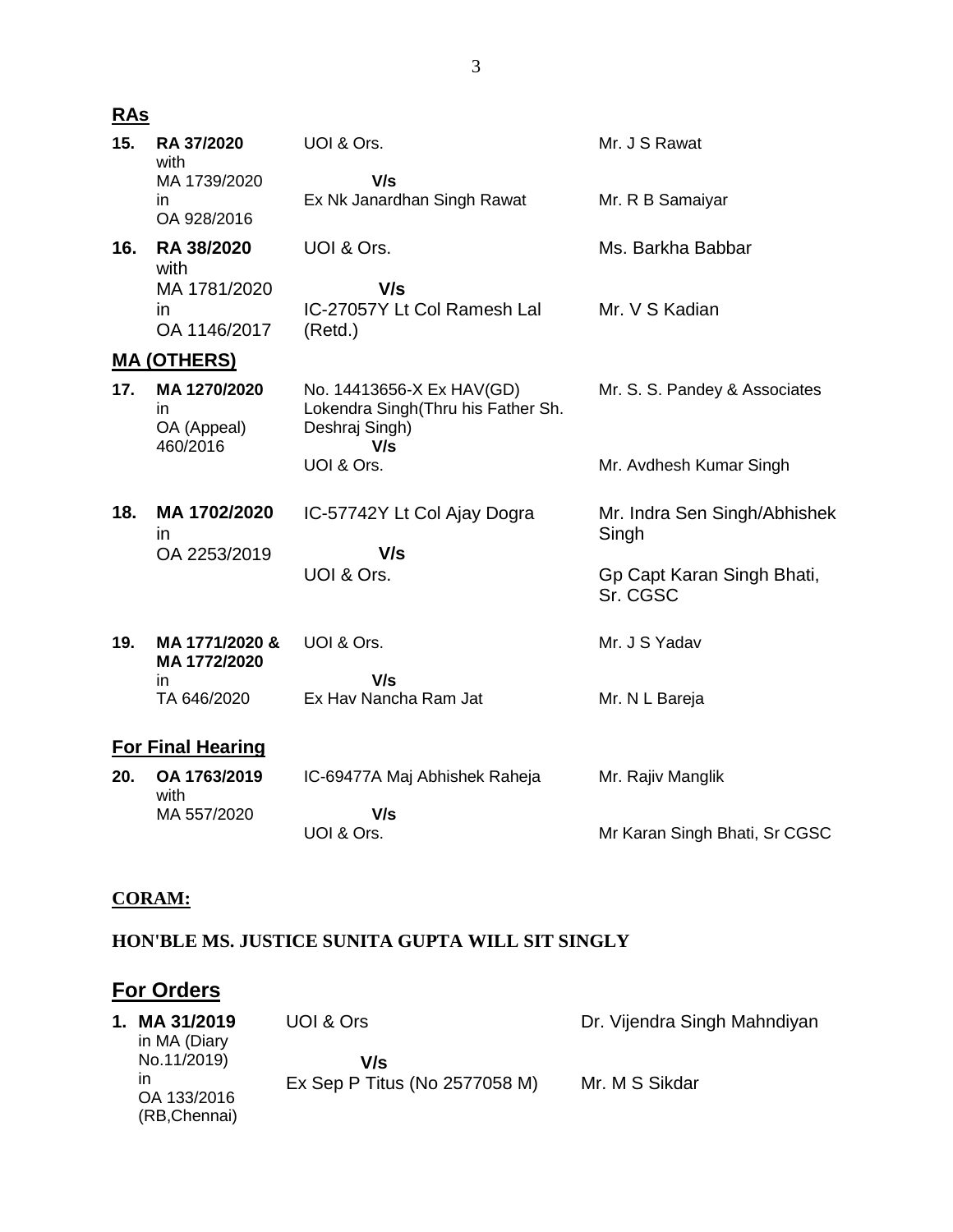# **ARMED FORCES TRIBUNAL, PRINCIPAL BENCH, NEW DELHI LIST OF BUSINESS**

**Date: 22-10-2020**

### **Timing: 11:00 AM**

### **PRINCIPAL REGISTRAR COURT**

|    | S. No. Case No.                 | <b>Parties Name</b>                                   | <b>Advocate for Petitioner /</b><br><b>Respondents</b> |
|----|---------------------------------|-------------------------------------------------------|--------------------------------------------------------|
|    | <b>For Appearance/Direction</b> |                                                       |                                                        |
| 1. | OA 1180/2019                    | No 15155397Y Hav/PA Anil Kumar                        | Mr. Indra Sen Singh/Abhishek<br>Singh                  |
|    |                                 | V/s<br>UOI & Ors.                                     | Ms Suman Chauhan                                       |
| 2. | OA 1240/2019                    | Ex PO EL (R) Baidyanath Kumar<br>Mahato (No 137514 H) | Mr Ved Prakash                                         |
|    |                                 | V/s<br>UOI & Ors.                                     | None                                                   |
| 3. | OA 1340/2019<br>with            | No 706284B Ex Cpl KK Chopra                           | Mr. VS Kadian                                          |
|    | MA 2089/2019                    | V/s<br>UOI & Ors.                                     | Mr Prabodh Kumar                                       |
| 4. | OA 1346/2019<br>with            | Ex MWO Brij Mohan Sharma(No<br>290828 S)              | Mr Praveen Kumar                                       |
|    | MA 2091/2019                    | V/s<br>UOI & Ors.                                     | Mr DK Sabat                                            |
| 5. | OA 1347/2019<br>with            | Ex Nk Chandra Singh (No 4046593P)                     | Mr Praveen Kumar                                       |
|    | MA 2092/2019                    | V/s<br>UOI & Ors.                                     | Mr V Pattabhi Rami                                     |
| 6. | OA 1503/2019                    | Ex SGT Vinay Sonker (No 738482F)                      | Mr. Bharat Singh & Associates                          |
|    |                                 | V/s<br>UOI & Ors.                                     | Ms Barkha Babbar                                       |
| 7. | OA 1538/2019                    | Hav/PA Ram Rasendra Singh (No<br>3998423 A)           | Mr Indra Sen Singh & Abhishek<br>Singh                 |
|    |                                 | V/s<br>UOI & Ors.                                     | Ms. Suman Chauhan                                      |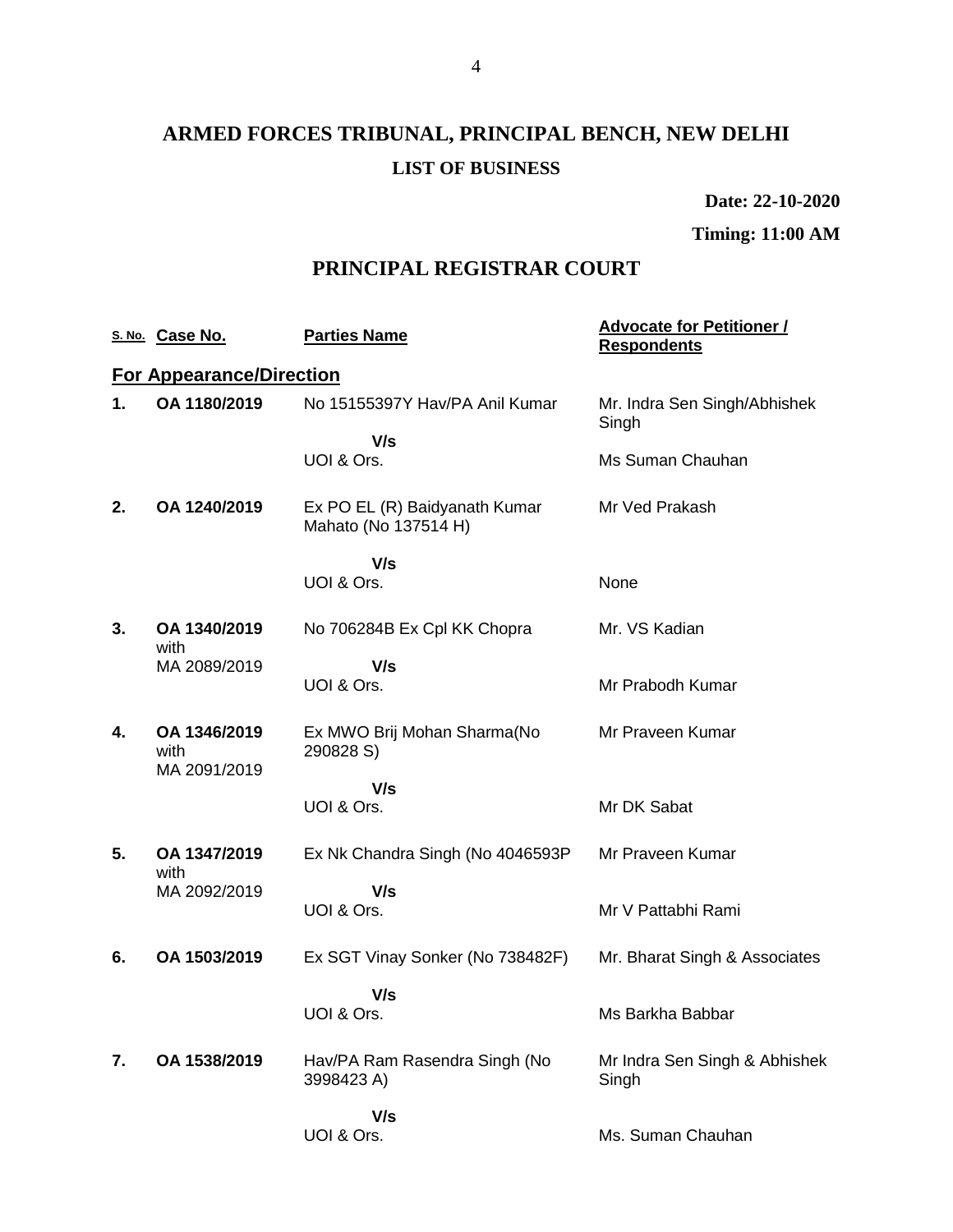| 8.  | OA 1629/2019                         | No 17011517K Sep Saminathan K                               | Mr. VS Kadian                              |
|-----|--------------------------------------|-------------------------------------------------------------|--------------------------------------------|
|     |                                      | V/s<br>UOI & Ors.                                           | Ms Barkha Babbar                           |
| 9.  | OA 1701/2019                         | Ex Sgt Saurabh Suman (No 786188 H) Ajit Kakkar & Associates |                                            |
|     |                                      | V/s<br>UOI & Ors.                                           | Mr. Neeraj, Sr. CGSC                       |
| 10. | OA 1702/2019<br>with<br>MA 2628/2019 | Ex RHM Reba Dhar Bhatt (No<br>4148003 Y)                    | Mr Ved Prakash                             |
|     |                                      | V/s<br>UOI & Ors.                                           | Mr. Shyam Narayan                          |
| 11. | OA 1834/2019                         | No. 795744-T Ex Sgt Abhishek                                | Mr. Virender Singh Kadian                  |
|     |                                      | V/s<br>UOI & Ors.                                           | Ms. Suman Chauhan                          |
| 12. | OA 1835/2019                         | Ex LCOM (TAC) GLK Kishore (No<br>139649K)                   | Mr. Ved Prakash                            |
|     |                                      | V/s<br>UOI & Ors.                                           | Dr. Vijendra Singh Mahndiyan               |
| 13. | OA 1936/2019<br>with                 | No. 16113862-P Sep K Krishnan                               | Ms. Archana Ramesh                         |
|     | MA 2808/2019                         | V/s<br>UOI & Ors.                                           | Ms. Jyotsna Kaushik                        |
| 14. | OA 1996/2019<br>with                 | Ex Sgt R Sadacharam (No 288523)                             | Mr Ajit Kakkar & Associates                |
|     | MA 2926/2019                         | V/s<br>UOI & Ors.                                           | Ms. Suman Chauhan                          |
| 15. | OA 2013/2019                         | Gp Capt Jarnail Singh Boparai (Retd)<br>(No 18610)          | Mr. Baljeet Singh & Ms. Deepika<br>Sheoran |
|     |                                      | V/s<br>UOI & Ors.                                           | Mr. Harish V Shankar                       |
| 16. | OA 2014/2019                         | No. 14253147-X Ex Hav Anil Kumar<br>Sharma                  | Mr. Virender Singh Kadian                  |
|     |                                      | V/s<br>UOI & Ors.                                           | Dr. Vijendra Singh Mahndiyan               |
|     |                                      |                                                             |                                            |
| 17. | OA 2015/2019                         | Ex MWO Jai Prakash (No 672386)                              | Mr Baljeet Singh                           |
|     |                                      | V/s<br>UOI & Ors.                                           | Mr. Waize Ali Noor                         |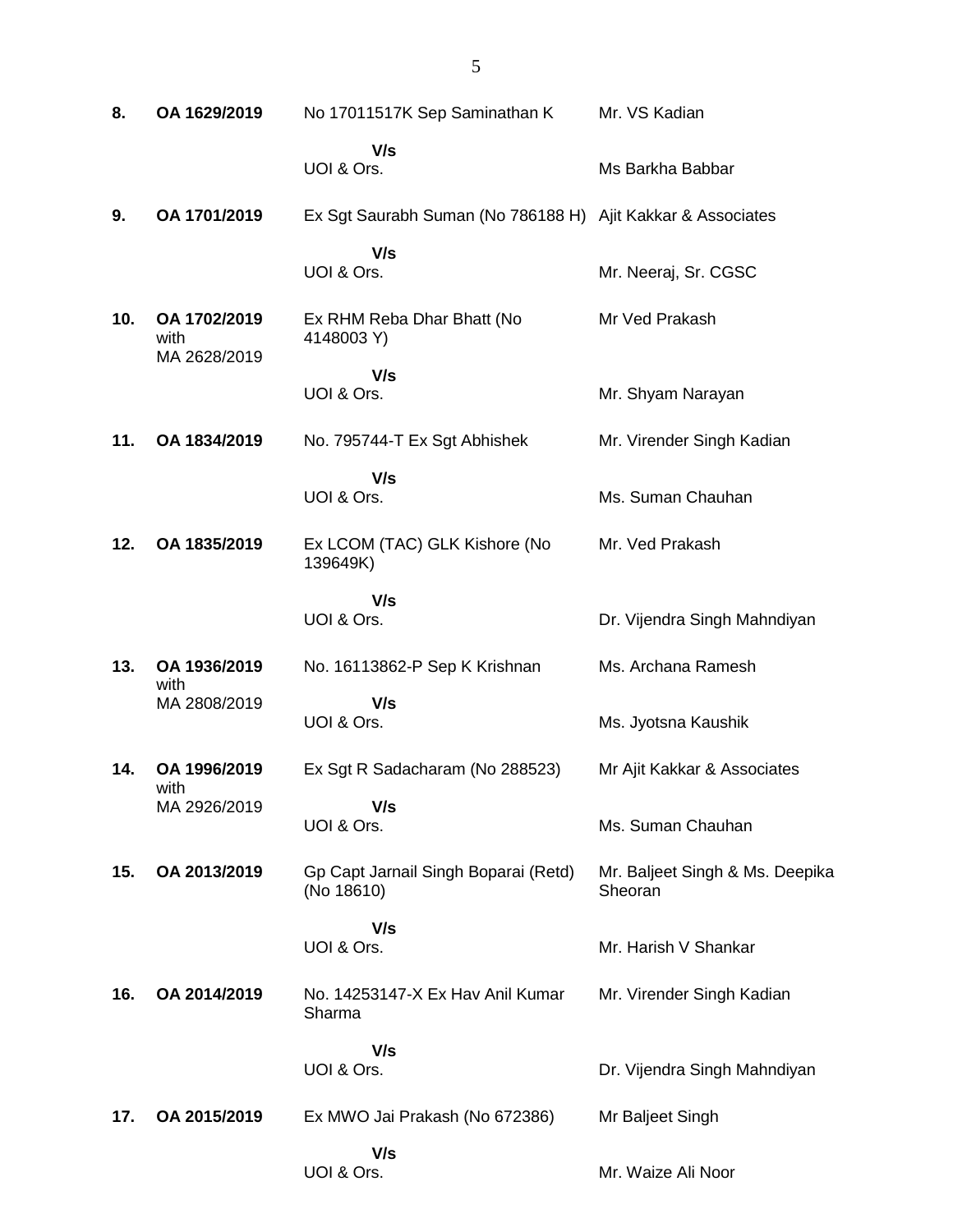| 18. | OA 2255/2019                         | Ex Nk (MACP Hav) M Krishna Moorthy Mr OS Punia<br>(S.No 14435023 K) |                                                              |
|-----|--------------------------------------|---------------------------------------------------------------------|--------------------------------------------------------------|
|     |                                      | V/s<br>UOI & Ors.                                                   | Ms. Suman Chauhan                                            |
| 19. | OA 2256/2019<br>with<br>MA 3146/2019 | Lt Col Surinder Mohan (Retd) (IC<br>45330L)                         | Mr Virender Singh Kadian                                     |
|     |                                      | V/s<br>UOI & Ors.                                                   | Mr. Satya Ranjan Swain                                       |
| 20. | OA 2260/2019<br>with<br>MA 3152/2019 | Ex Rect Singh Suraj Nandkishor (No<br>2819068 K)                    | Mr Ved Prakash                                               |
|     |                                      | V/s<br>UOI & Ors.                                                   | Mr. Shyam Narayan                                            |
| 21. | OA 2261/2019<br>with                 | Ex PO UW I BS Bartwal (No 172909 A) Mr Ved Prakash                  |                                                              |
|     | MA 3153/2019                         | V/s<br>UOI & Ors.                                                   | Dr. Vijendra Singh Mahndiyan                                 |
| 22. | OA 2282/2019<br>with<br>MA 3189/2019 | No. 662610 JWO Afaque Ahmed<br>(Retd.)<br>V/s                       | Mr. Manoj Kr Gupta                                           |
|     |                                      | UOI & Ors.                                                          | Mr. Y P Singh                                                |
| 23. | OA 2283/2019<br>with                 | Ex WO Daya Shankar Singh (652651)                                   | Mr. Virender Singh Kadian                                    |
|     | MA 3190/2019                         | V/s<br>UOI & Ors.                                                   | Mr. V S Tomar                                                |
| 24. | OA 2284/2019<br>with                 | Maj Raghbir Singh (Retd) (RC 00681<br>N) & Ors.                     | Mr SM Dalal                                                  |
|     | MA 3192/2019                         | V/s<br>UOI & Ors.                                                   | Mr. J S Rawat                                                |
| 25. | OA 2285/2019<br>with                 | Gp Capt Puthan Ramesh (No 19912)                                    | Mr Baljeet Singh & Ms Deepika<br>Sheoran                     |
|     | MA 3193/2019                         | V/s<br>UOI & Ors.                                                   | Mr. Y P Singh                                                |
| 26. | OA 2286/2019                         | No 13611390 Ex Hav Kamal Kumar                                      | Mr. Jaideep Singh, Kartik Dabas,<br>Ms Eysha Marysha & Disha |
|     |                                      | V/s                                                                 | Sachdeva                                                     |
|     |                                      | UOI & Ors.                                                          | Mr. Harish V Shankar                                         |
| 27. | OA 2396/2019                         | Smt. Vidya Devi W/O Late Sep<br>Dharampal Yadav (459148)<br>V/s     | Mr. A K Trivedi & Associates                                 |
|     |                                      | UOI & Ors.                                                          | Dr. Vijendra Singh Mahndiyan                                 |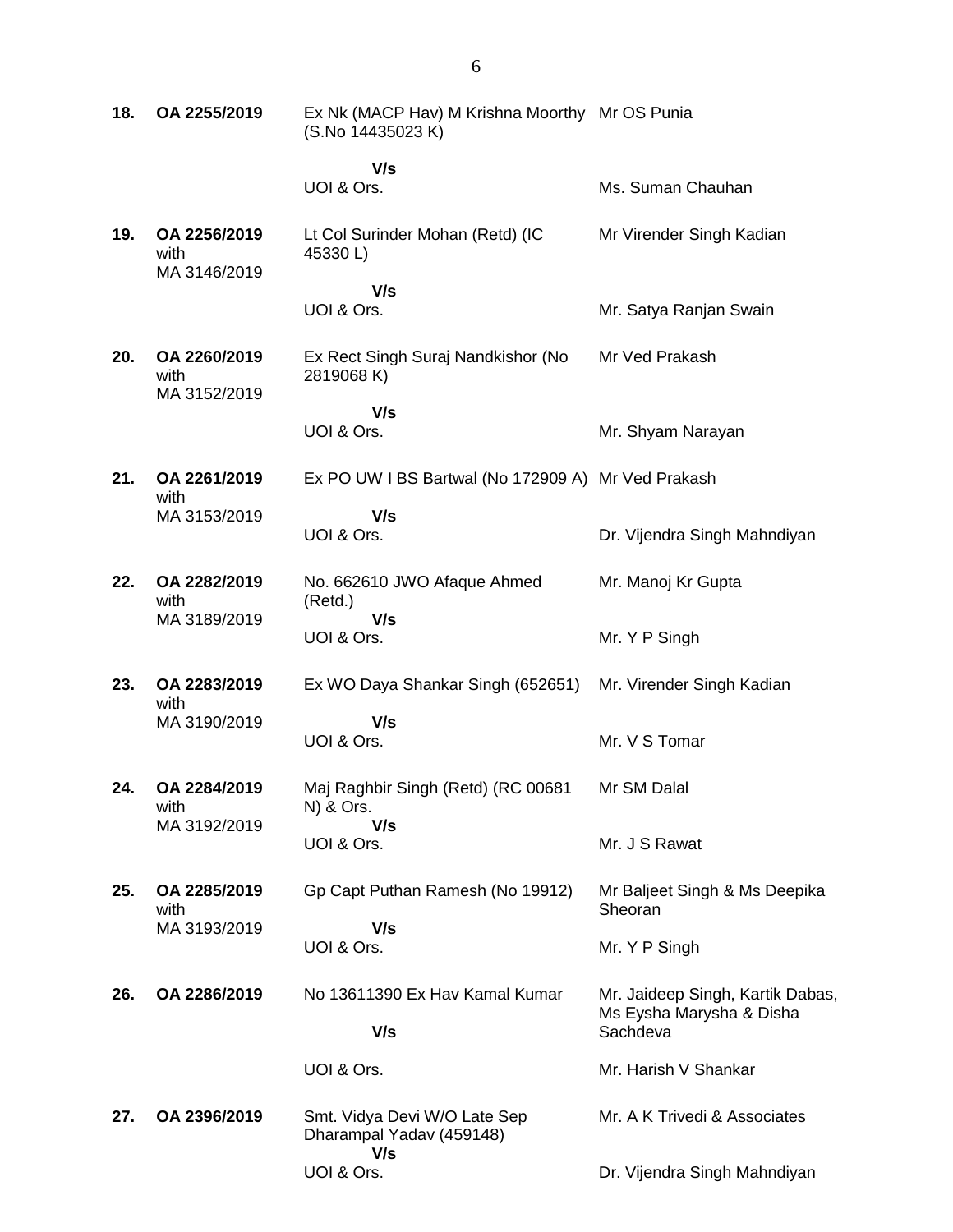| 28. | OA 2415/2019<br>with<br>MA 3297/2019 | Ex Sgt Surender Singh Rohilla (No<br>698117)                   | Mr Baljeet Singh & Deepika<br>Sheoran      |
|-----|--------------------------------------|----------------------------------------------------------------|--------------------------------------------|
|     |                                      | V/s<br>UOI & Ors.                                              | Mr. D K Sabat                              |
| 29. | OA 2418/2019<br>with                 | JC-268458M Ex Sub Maj (AIG) Navin<br>Kumar                     | Mr. Praveen Kumar                          |
|     | MA 3298/2019                         | V/s                                                            |                                            |
|     |                                      | UOI & Ors.                                                     | Mr. Satya Ranjan Swain                     |
| 30. | OA 2423/2019                         | Ex JWO Narra Koteshwar Reddy<br>(791182)                       | Mr. Baljeet Singh & Ms. Deepika<br>Sheoran |
|     |                                      | V/s<br>UOI & Ors.                                              | Mr. Niranjan Das                           |
| 31. | OA 56/2020                           | No 2715885W Ex Rect Narendra Singh Mr VS Kadian                |                                            |
|     |                                      | V/s                                                            |                                            |
|     |                                      | UOI & Ors.                                                     | Ms. Jyotsna Kaushik                        |
| 32. | OA 76/2020                           | No. 15670880-H Hav (PA) Bharat<br>Singh                        | Mr. Indra Sen Singh/Abhishek<br>Singh      |
|     |                                      | V/s<br>UOI & Ors.                                              | Ms. Jyotsna Kaushik                        |
| 33. | OA 111/2020<br>with<br>MA 129/2020   | Ex Cfn P Subramanyam (No 14527504 Mr Manoj Kr Gupta<br>W)      |                                            |
|     |                                      | V/s                                                            |                                            |
|     |                                      | UOI & Ors.                                                     | Ms. Barkha Babbar                          |
| 34. | OA 115/2020<br>with<br>MA 133/2020   | Lt Cdr Suthram Suresh (Retd.) (50632- Ms. Archana Ramesh<br>Y) |                                            |
|     |                                      | V/s                                                            |                                            |
|     |                                      | UOI & Ors.                                                     | Mr Harish V Shankar                        |
| 35. | OA 131/2020<br>with                  | Ex Sgt Sanjay Kumar Roy (774754-F)                             | Mr Praveen Kumar                           |
|     | MA 157/2020                          | V/s                                                            |                                            |
|     |                                      | UOI & Ors.                                                     | Mr. V S Tomar                              |
| 36. | OA 132/2020<br>with<br>MA 158/2020   | Ms Lipy Kapoor W/O Late Col Rishi<br>Kapoor (IC-48319X)        | Mr. Anand Kumar                            |
|     |                                      | V/s                                                            |                                            |
|     |                                      | UOI & Ors.                                                     | Mr. Neeraj, Sr. CGSC                       |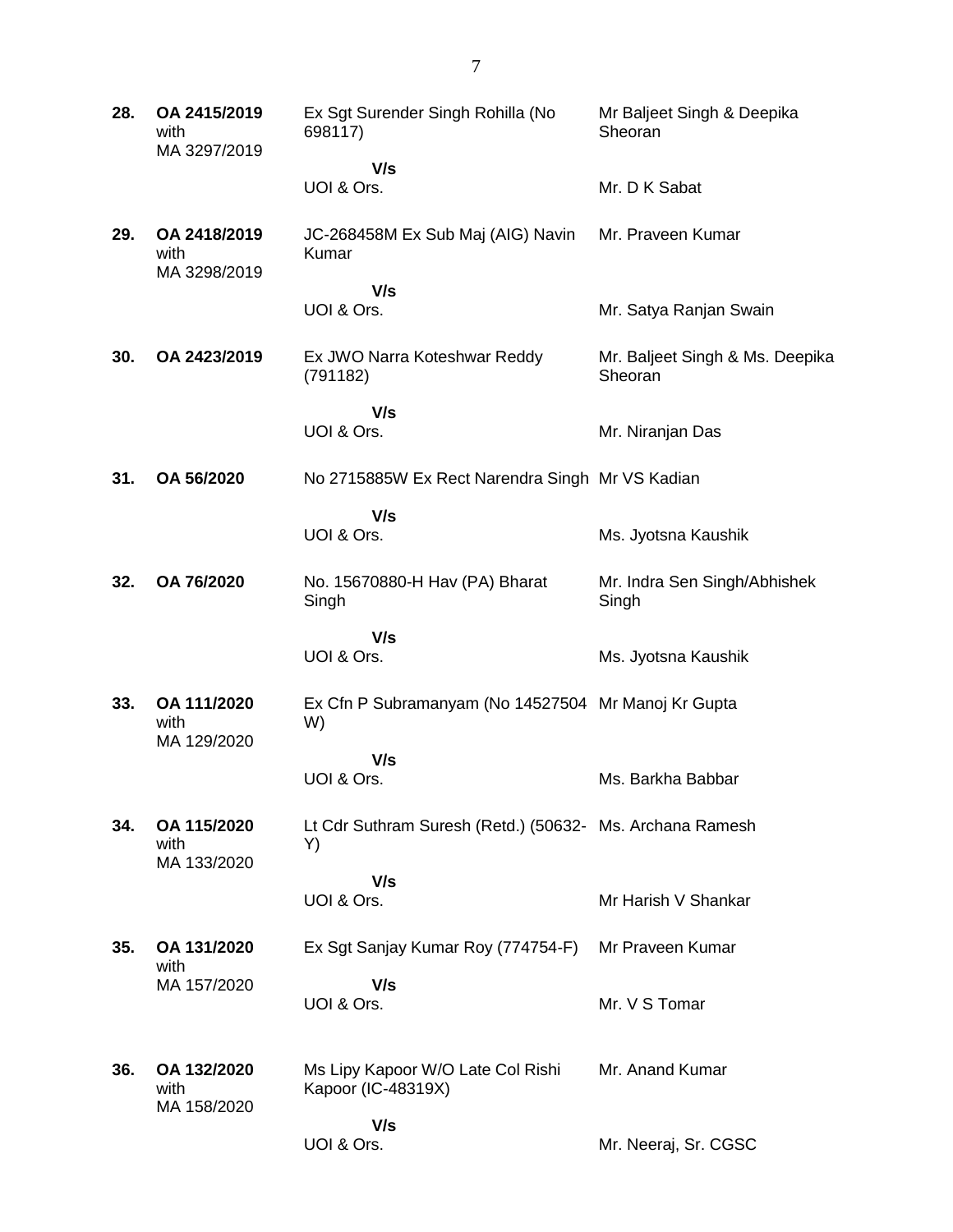**37. OA 133/2020** with MA 159/2020 Ex CHME Manoj Kumar (No 114133 W)  **V/s** UOI & Ors. Mr Ved Prakash Mr. J S Yadav **38. OA 137/2020** with MA 163/2020 JC-730238F Ex Sub Narender Singh  **V/s** UOI & Ors. Mr. Praveen Kumar Ms. Suman Chauhan **39. OA 138/2020** with MA 164/2020 Ex Nk Jagbir Singh Dagar (1483463-P) Mr. Ved Prakash  **V/s** UOI & Ors. Mr. Ashok Chaitanya **40. OA 139/2020** with MA 165/2020 Ex Rect Rajat Sharma (13781870-F)  **V/s** UOI & Ors. Mr. Ved Prakash Gp Capt Karan Singh Bhati, Sr. CGSC **41. OA 140/2020** with MA 166/2020 JC-669191H Ex Sub Lavhate Suresh Akaram  **V/s** UOI & Ors. Mr. Durgesh Kumar Sharma Mr, Shyam Narayan **42. OA 144/2020** Ex Sgt Rokkam Arun Kumar (no 772633F)  **V/s** UOI & Ors. Mr Praveen Kumar Mr. Satya Ranjan Swain **43. OA 147/2020** with MA 1114/2020 MWO RK Singh (No 702393 K)  **V/s** UOI & Ors. Mr Deepak Bansal Dr Vijendra Singh Mahndiyan **44. OA 150/2020** with MA 172/2020 No 3173098Y Ex Rect Bijender Singh  **V/s** UOI & Ors. Mr SM Dalal Mr. Satya Ranjan Swain **45. OA 237/2020** Gp Capt JS Jakhar (No 19370) (Retd)  **V/s** UOI & Ors. Mr Manoj Kr Gupta, JP Sharma & Banvendra Singh Gandhar Ms. Barkha Babbar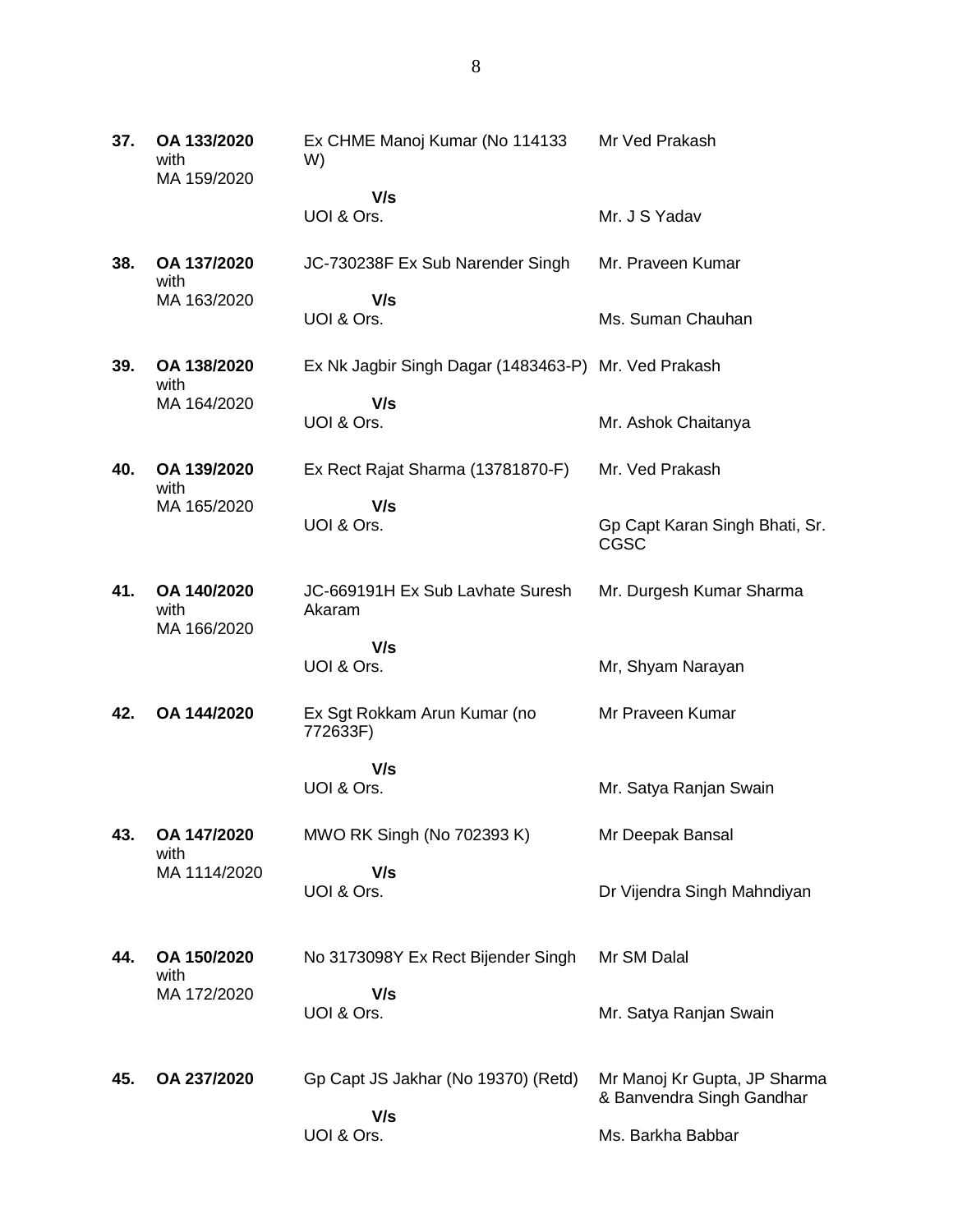| 46. | OA 297/2020                          | Ex Hav (PA) Dharminder Singh(No<br>4194756K)                   | Mr Indra Sen Singh & Abhishek<br>Singh   |
|-----|--------------------------------------|----------------------------------------------------------------|------------------------------------------|
|     |                                      | V/s<br>UOI & Ors.                                              | Ms. Barkha Babbar                        |
| 47. | OA 1125/2020<br>with                 | Ex JWO Satya Prakash (674056)                                  | Mr Baljeet Singh & MS Deepika<br>Sheoran |
|     | MA 1276/2020                         | V/s<br>UOI & Ors.                                              | Mr. Shyam Narayan                        |
| 48. | OA 1126/2020                         | Ex JWO Dalbir Singh (690073)<br>V/s                            | Mr Baljeet Singh & Deepika<br>Sheoran    |
|     |                                      | UOI & Ors.                                                     | Ms. Barkha Babbar                        |
| 49. | OA 1130/2020<br>with<br>MA 1280/2020 | Smt Bimalesh Devi W/o Late NK<br>Sumandar Singh (No. 3003425M) | Mr JP Sharma & Associates                |
|     |                                      | V/s<br>UOI & Ors.                                              | Mr. Prabodh Kumar                        |
| 50. | OA 1131/2020                         | Ex JWO Venkatesan Rajnarayanan<br>(770967K)                    | Mr Durgesh Kumar Sharma                  |
|     |                                      | V/s<br>UOi & Ors.                                              | Mr. Y P Singh                            |
| 51. | OA 1132/2020<br>with                 | Ex JWO Gour Kanti Sinha (687636 K)                             | Mr Durgesh Kumar Sharma                  |
|     | MA 1281/2020                         | V/s<br>UOI & Ors.                                              | Mr. K K Tyagi                            |
| 52. | OA 1133/2020                         | WO Rameshrao (Retd)(No 625983 R)                               | Mr Manoj Gupta and AK<br>Chaudhary       |
|     |                                      | V/s<br>UOI & Ors.                                              | Mr. Anil Gautam                          |
| 53. | OA 1149/2020                         | Ex CHAA T. Sethuprabhakaran (No.<br>182138-A)<br>V/s           | Mr Ved Prakash                           |
|     |                                      | UOI & Ors.                                                     | Mr. Satya Ranjan Swain                   |
| 54. | OA 1150/2020<br>with<br>MA 1325/2020 | Ex SWA-3 Satya Narayan Raju VS<br>$(180484-T)$                 | Mr. Ved Prakash                          |
|     |                                      | V/s<br>UOI & Ors.                                              | Mr Shyam Narayane                        |